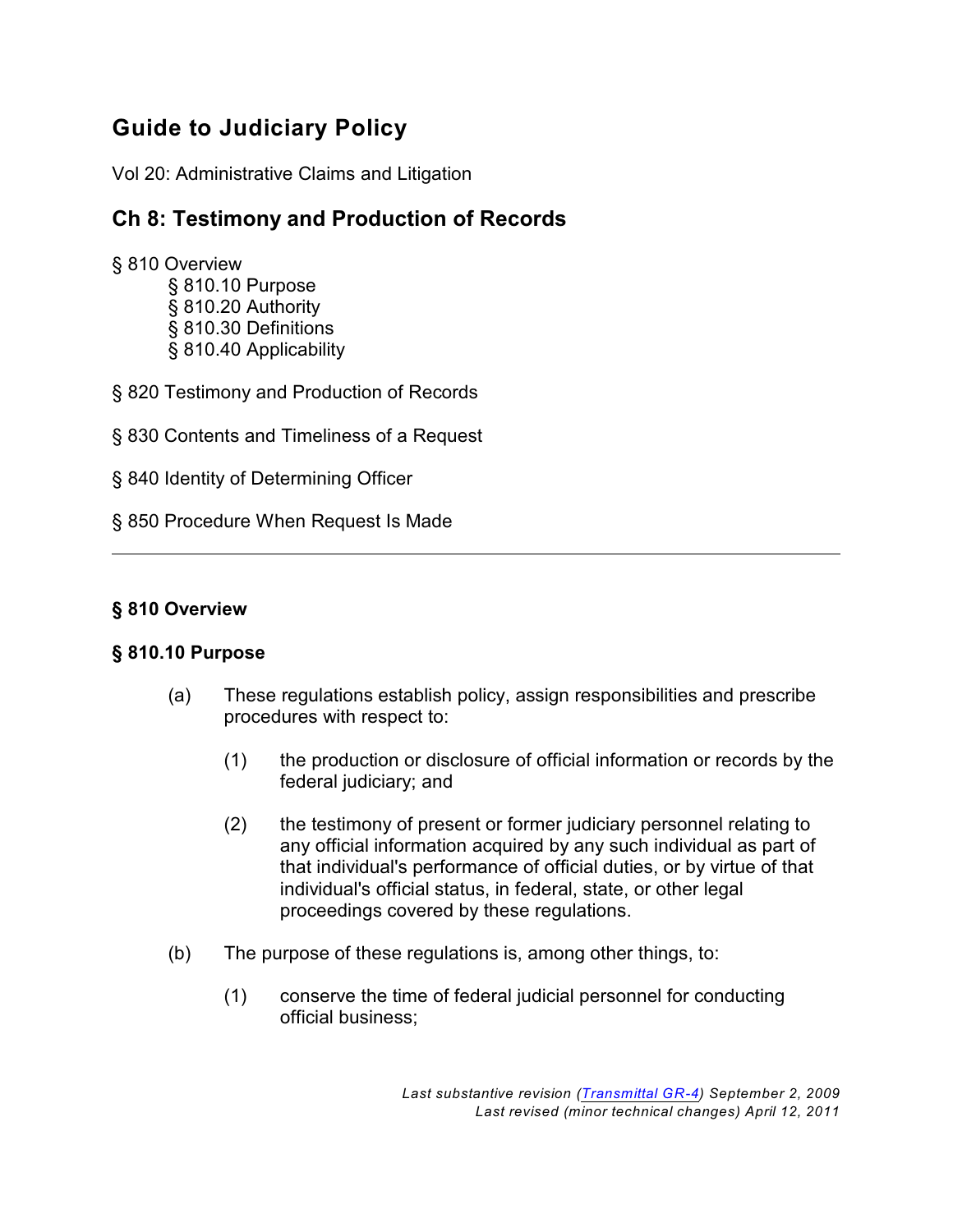- (2) minimize the involvement of the federal judiciary in issues unrelated to its mission;
- (3) maintain the impartiality of the federal judiciary in disputes between private litigants;
- (4) avoid spending the time and money of the United States for private purposes; and
- (5) protect confidential and sensitive information and the deliberative processes of the federal judiciary.

### **§ 810.20 Authority**

These regulations are promulgated under the authority granted the Director of the Administrative Office of the United States Courts, under the supervision and direction of the Judicial Conference of the United States,

- (a) to "[s]upervise all administrative matters relating to the offices of clerks and other clerical and administrative personnel of the courts," [28 U.S.C.](http://www.law.cornell.edu/uscode/28/604.html)  $§ 604(a)(1);$  $§ 604(a)(1);$
- (b) to "[p]erform such other duties as may be assigned to him by  $\dots$  the Judicial Conference of the United States," [28 U.S.C. § 604\(a\)\(24\)](http://www.law.cornell.edu/uscode/28/604.html#a_24);
- (c) to "make, promulgate, issue, rescind, and amend rules and regulations . . . as may be necessary to carry out the Director's functions, powers, duties, and authority," [28 U.S.C. § 604\(f\)](http://www.law.cornell.edu/uscode/28/604.html#f); and
- (d) to "delegate any of the Director's functions, powers, duties, and authority . . . to such officers and employees of the judicial branch of Government as the Director may designate," [28 U.S.C. § 602\(d\)](http://www.law.cornell.edu/uscode/28/602.html#d).

(These regulations were adopted by the Judicial Conference at its March 2003 session. [JCUS-MAR 03](http://www.uscourts.gov/FederalCourts/JudicialConference/Proceedings/Proceedings.aspx?doc=/uscourts/FederalCourts/judconf/proceedings/2003-03.pdf), p. 9.)

### **§ 810.30 Definitions**

(a) Information or Records

All information, records, documents, or materials of any kind, however stored, that are in the custody or control of the federal judiciary or were acquired by federal judicial personnel in the performance of their official duties or because of their official status.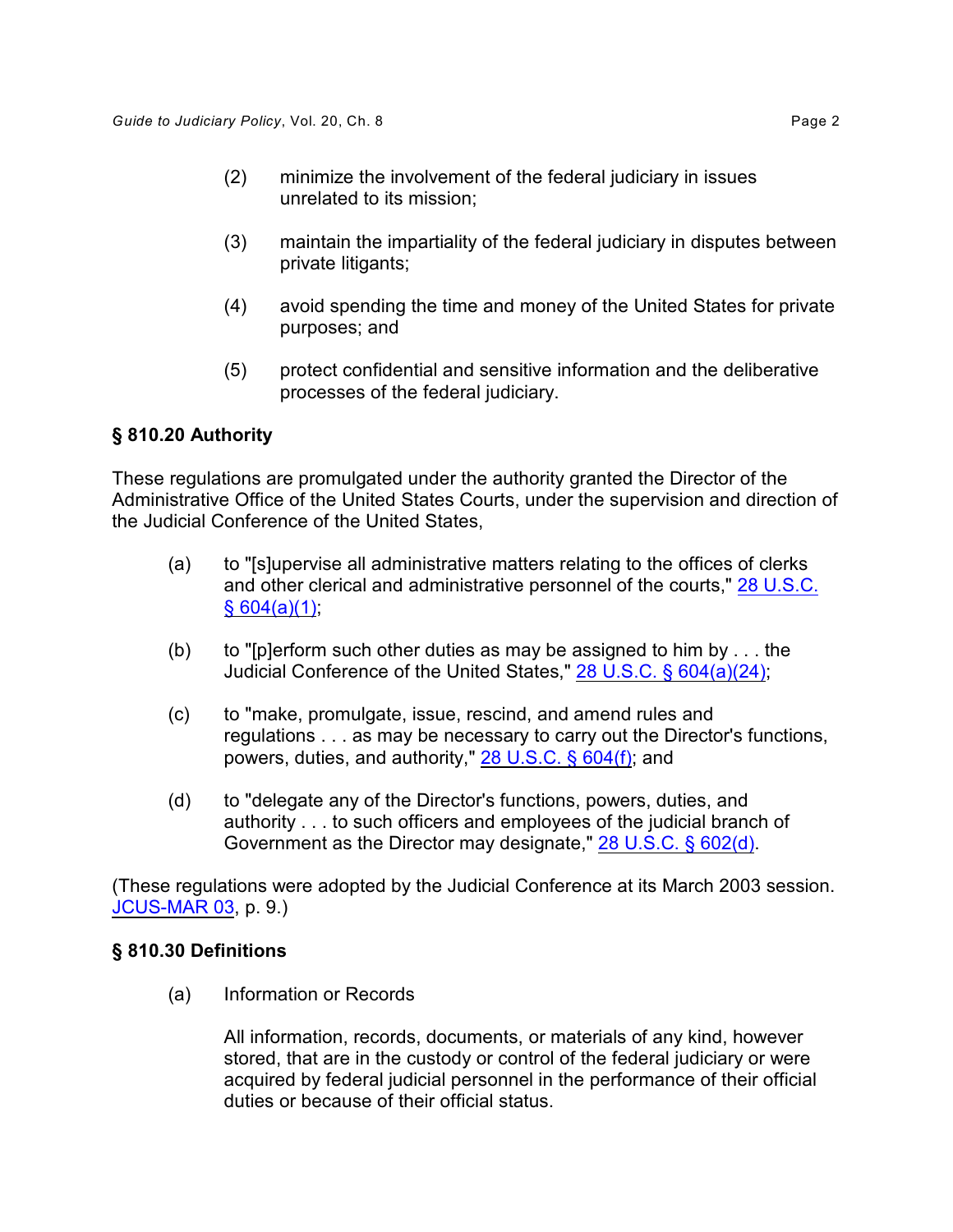#### (b) Judicial Personnel

All present and former officers and employees of the federal judiciary and any other individuals who are or have been appointed by, or subject to the supervision, jurisdiction, or control of, the federal judiciary, including individuals hired through contractual agreements by or on behalf of the federal judiciary, or performing services under such agreements for the federal judiciary, such as consultants, contractors, subcontractors, and their employees and personnel. This phrase also includes alternative dispute resolution neutrals or mediators, special masters, individuals who have served and are serving on any advisory committee or in any advisory capacity, and any similar personnel performing services for the federal judiciary.

(c) Legal Proceedings

All pretrial, trial, and post-trial stages of all existing or anticipated judicial or administrative actions, hearings, investigations, cases, controversies, or similar proceedings, including grand jury proceedings, before courts, agencies, commissions, boards or other tribunals, foreign and domestic, or all legislative proceedings pending before any state or local body or agency, other than those specified in [§ 810.40\(b\)](http://jnet.ao.dcn/Guide/Vol_20_Administrative_Claims_and_Litigation/Ch_8_Testimony_and_Production_Records.html#810_40).

(d) Request

An order, subpoena, or other demand of a court, or administrative or other authority, of competent jurisdiction, under color of law, or any other request by whatever method, for the production, disclosure, or release of information or records by the federal judiciary, or for the appearance and testimony of federal judicial personnel as witnesses as to matters arising out of the performance of their official duties, in legal proceedings. This definition includes requests for voluntary production or testimony in the absence of any legal process.

(e) Testimony

Any written or oral statement in any form by a witness arising out of the performance of the witness' official duties, including personal appearances and statements in court or at a hearing or trial, depositions, answers to interrogatories, affidavits, declarations, interviews, telephonic, televised, or videotaped remarks, or any other response during discovery or similar proceedings that would involve more than production of documents.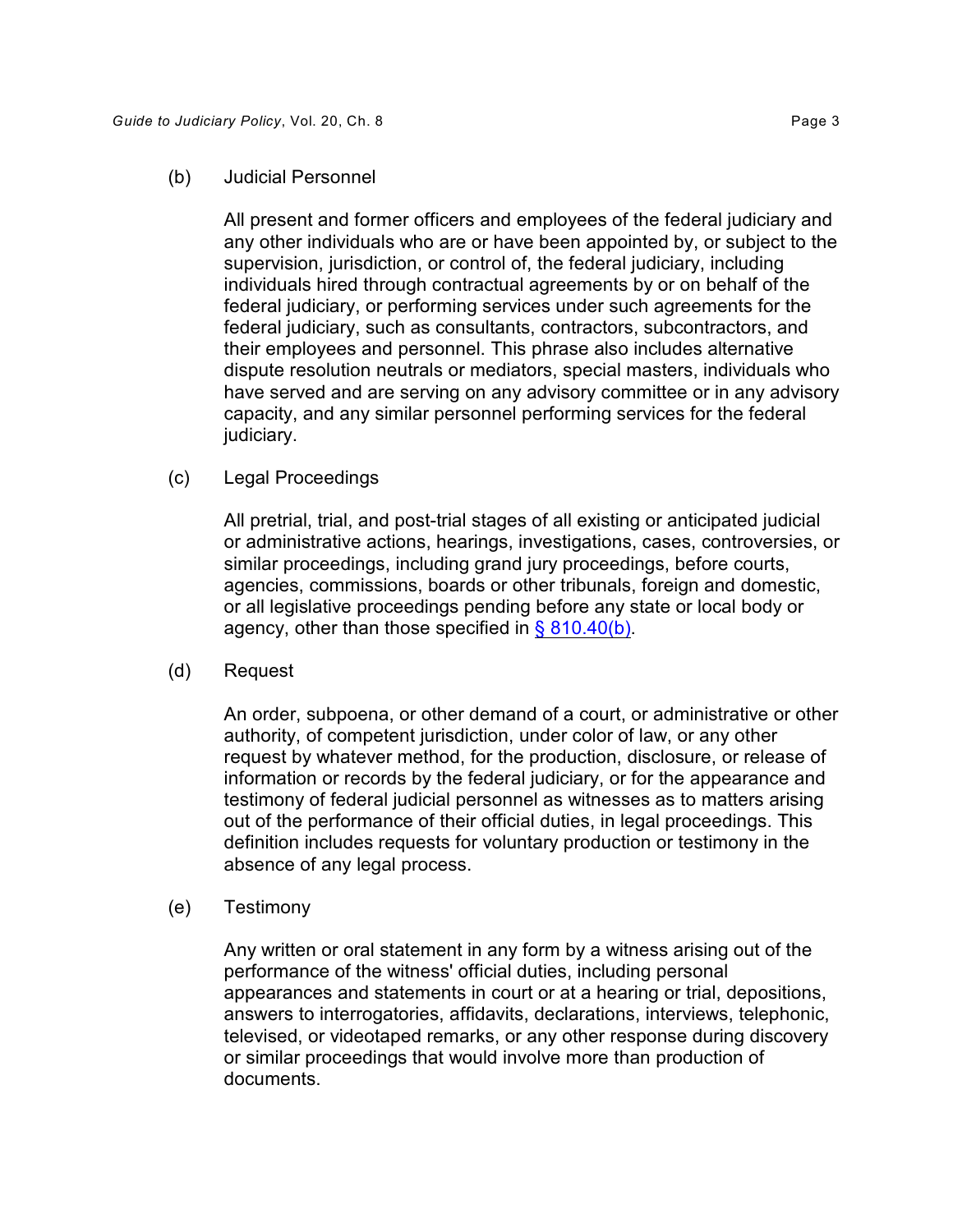### **§ 810.40 Applicability**

- (a) These regulations apply to:
	- (1) All components of the federal judiciary and their personnel, except the Supreme Court of the United States, the Federal Judicial Center, and the United States Sentencing Commission, and their personnel.
- (b) These regulations **do not** apply to:
	- (1) Legal proceedings in which the federal judiciary or a court or office of the federal judiciary is a party.
	- (2) Legal proceedings, arising out of the performance of official duties by federal judicial personnel, in which federal judicial personnel are parties.
	- (3) Legal proceedings in which federal judicial personnel are to testify while in leave or off-duty status as to matters that do not arise out of the performance of official duties. These regulations do not seek to deny federal judicial personnel access to the courts as citizens in their private capacities on off-duty time.
	- (4) Congressional requests for testimony or documents.
	- (5) Requests governed by the garnishment regulations in the [Guide,](http://jnet.ao.dcn/Guide/Vol_20_Administrative_Claims_and_Litigation/Ch_5_Garnishment.html) [Vol 20, Ch 5](http://jnet.ao.dcn/Guide/Vol_20_Administrative_Claims_and_Litigation/Ch_5_Garnishment.html).
	- (6) Proceedings conducted under the Judicial Conduct and Disability Act, [28 U.S.C. §§ 351-364](http://www.law.cornell.edu/uscode/html/uscode28/usc_sup_01_28_10_I_20_16.html), under the authority conferred on the judicial councils of the respective federal judicial circuits by [28 U.S.C. § 332](http://www.law.cornell.edu/uscode/28/332.html), or under the authority conferred on the Judicial Conference of the United States by [28 U.S.C. § 331](http://www.law.cornell.edu/uscode/28/331.html).
	- (7) Requests by members of the public, when properly made through the procedures established by a court for that purpose, for records or documents, such as court files or dockets, routinely made available to members of the public for inspection or copying.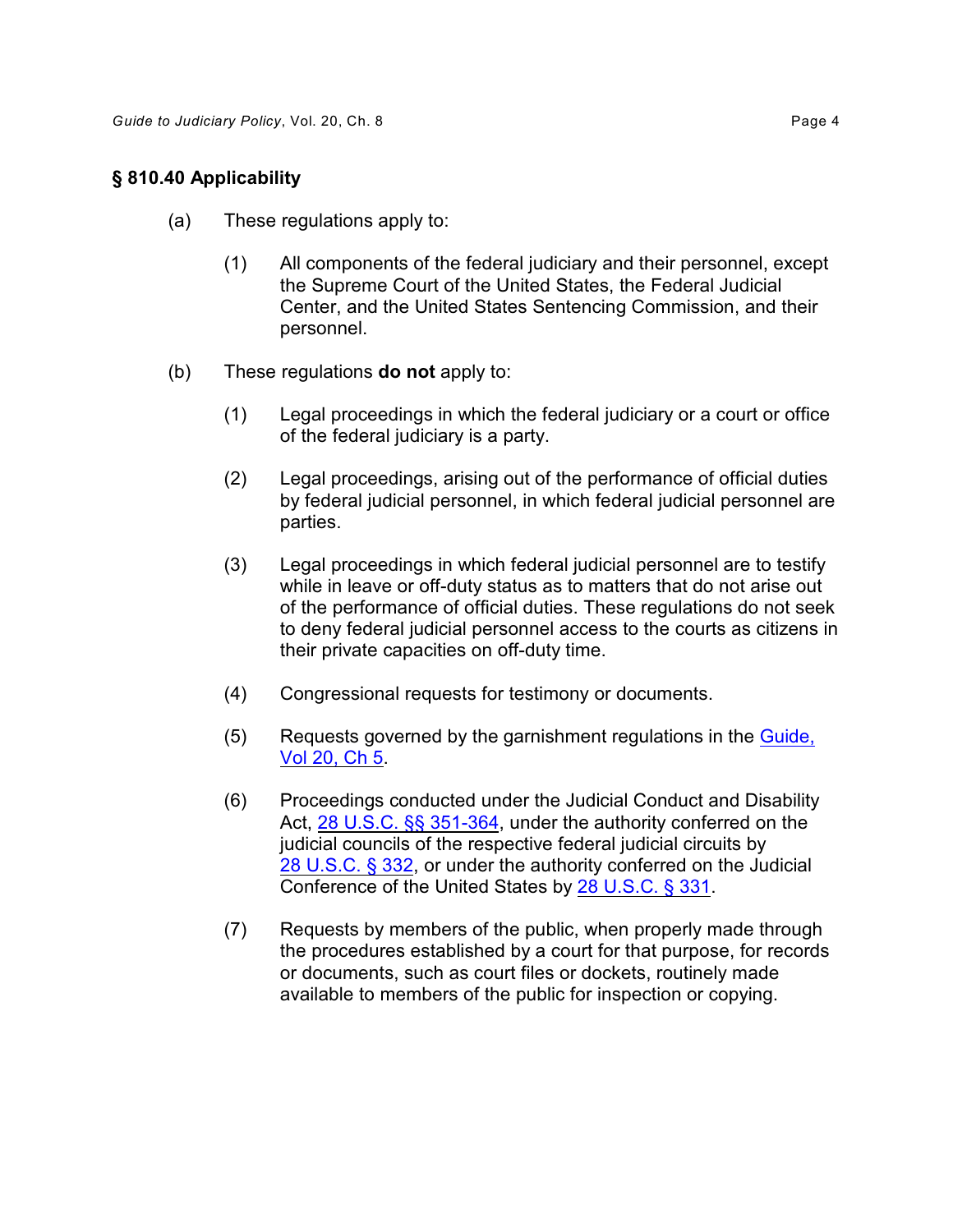### **§820 Testimony and Production of Records**

- (a) Federal judicial personnel may not provide testimony or produce records in legal proceedings except as authorized in accordance with these regulations.
- (b) Testimony may be taken from federal judicial personnel only at the federal judicial personnel's place of business, or at any other place authorized by the determining officer designated in  $\frac{6}{5}$  840(b). Additional conditions may be specified by the determining officer. The time for such testimony shall be reasonably fixed so as to avoid substantial interference with the performance of official duties by federal judicial personnel.
- (c) Nothing in these regulations shall restrict in any way any defenses, objections, or privileges that may be asserted by federal judicial personnel in response to a request.
- (d) These regulations are not intended to, and do not:
	- (1) Waive the sovereign immunity of the United States; or
	- (2) Infringe upon or displace the responsibilities committed to the Department of Justice in conducting litigation on behalf of the United States in appropriate cases.
- (e) These regulations are intended only to govern the internal operation of the federal judiciary and are not intended to create, do not create, and may not be relied upon to create any right or benefit, substantive or procedural, enforceable in law or equity against the United States or against the federal judiciary or any court, office, or personnel of the federal judiciary.

### **§ 830 Contents and Timeliness of a Request**

(a) The request for testimony or production of records shall set forth, or shall be accompanied by an affidavit setting forth, a written statement by the party seeking the testimony or production of records, or by counsel for the party, containing an explanation of the nature of the testimony or records sought, the relevance of the testimony or records sought to the legal proceedings, and the reasons why the testimony or records sought, or the information contained therein, are not readily available from other sources or by other means.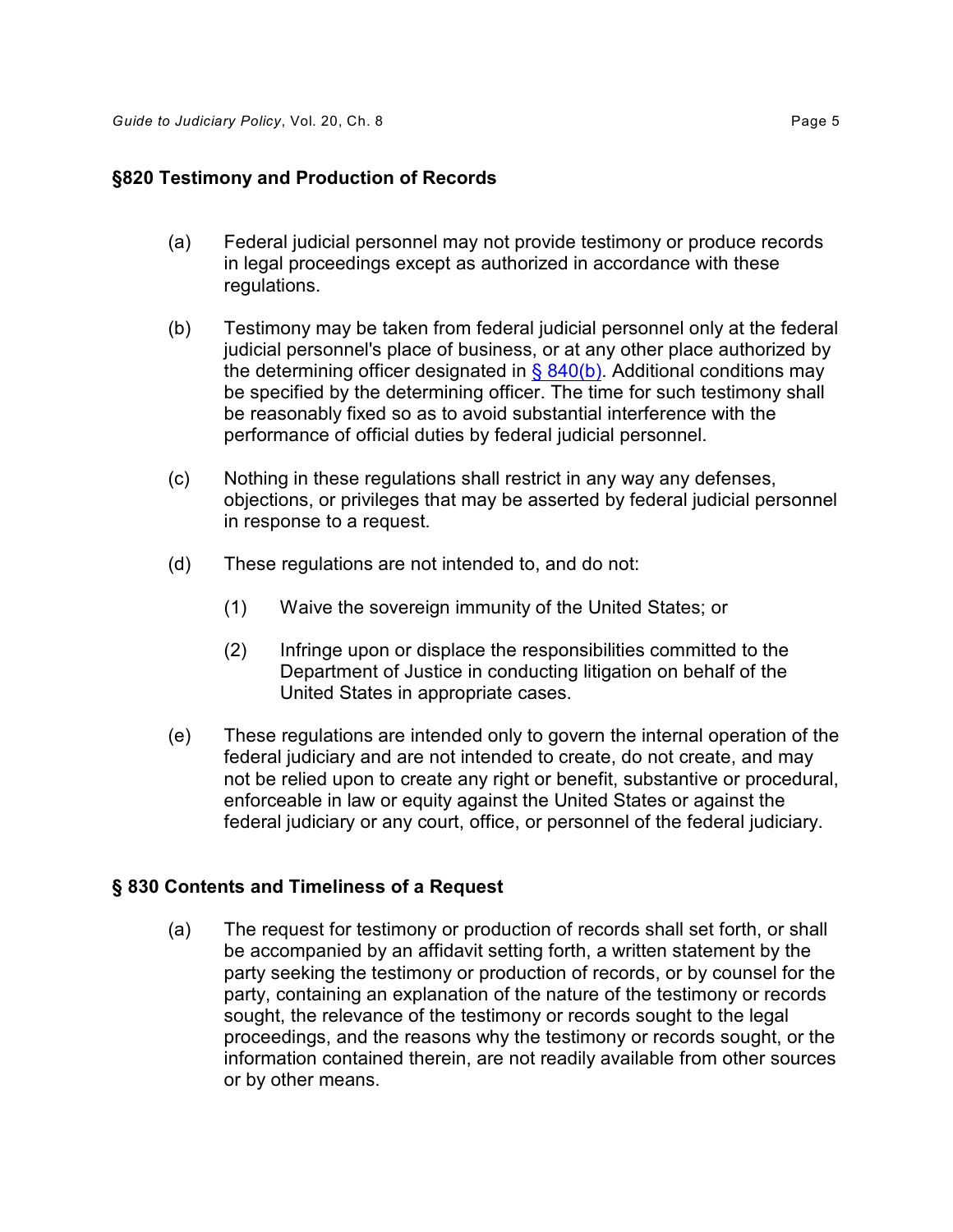This explanation shall contain sufficient information for the determining officer designated in  $\frac{6}{9}$  840(b) to determine whether or not federal judicial personnel should be allowed to testify or the records should be produced. Where the request does not contain an explanation sufficient for this purpose, the determining officer may deny the request or may ask the requester to provide additional information.

- (b) The request for testimony or production of records, including the written statement required by  $\S$  830(a), shall be provided to the federal judicial personnel from whom testimony or production of records is sought at least fifteen (15) working days in advance of the time by which the testimony or production of records is to be required. Failure to meet this requirement shall provide a sufficient basis for denial of the request.
- (c) The determining officer designated in  $\S$  840(b) has the authority to waive the requirements of this section (830) in the event of an emergency under conditions which the requester could not reasonably have anticipated and which demonstrate a good faith attempt to comply with the requirements of these regulations. In no circumstance, however, shall a requester be entitled to consideration of an oral or untimely request; to the contrary, whether to permit such an exceptional procedure is a decision within the sole discretion of the determining officer.

### **§ 840 Identity of Determining Officer**

- (a) Federal judicial personnel shall not, in response to a request for testimony or the production of records in legal proceedings, comment, testify, or produce records without the prior approval of the determining officer designated in  $\S$  840(b).
- (b) The determining officer authorized to make determinations under these regulations shall be as follows:
	- $(1)$  In the case of a request directed to a federal court of appeals judge, district judge, Court of International Trade judge, Court of Federal Claims judge, bankruptcy judge, or magistrate judge, or directed to a current or former member of such a judge's personal staff (such as a judge's secretary, law clerk), the determining officer shall be the federal court of appeals judge, district judge, Court of International Trade judge, Court of Federal Claims judge, bankruptcy judge, or magistrate judge himself or herself.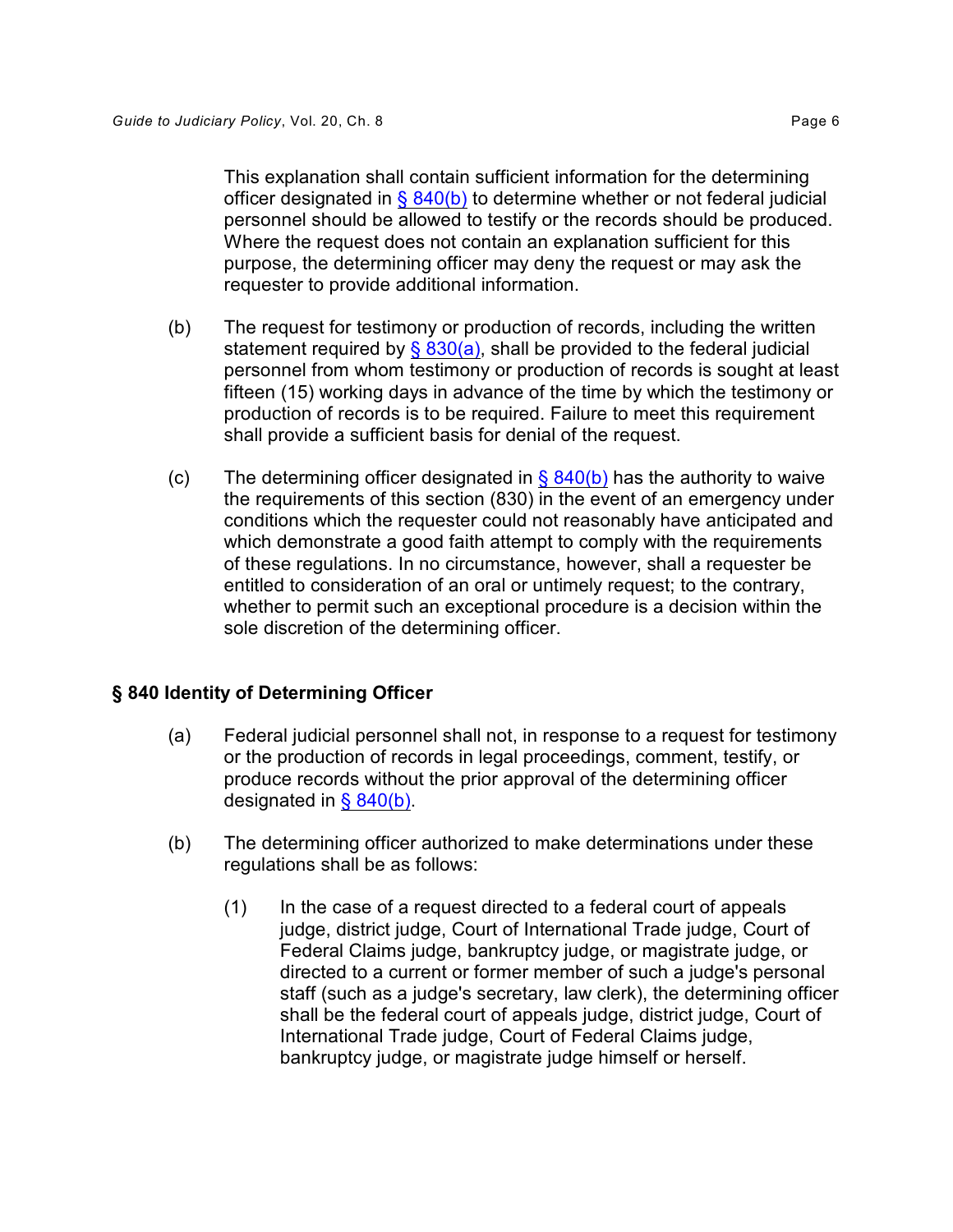- (2) In the case of a request directed to a former federal court of appeals judge, district judge, Court of International Trade judge, Court of Federal Claims judge, bankruptcy judge, or magistrate judge, or directed to a former member of a former judge's personal staff who is no longer a court employee and thus is not covered by  $\S$  840(b)(1) or (b)(3), the determining officer shall be the chief judge of the court on which the former judge previously served.
- (3) In the case of a request directed to an employee or former employee of a court office (other than an employee or former employee covered by §  $840(b)(1)$ , such as the office of the clerk of court, the office of the circuit executive, the staff attorneys' and/or preargument attorneys' office, the probation and/or pretrial services office, and the office of the Federal Public Defender, the determining officer shall be the unit head of the particular office, such as the clerk of court, the circuit executive, the senior staff attorney, the chief probation officer, the chief pretrial services officer, or the Federal Public Defender.

 **Note:** In these instances, the determining officer (except the Federal Public Defender, as provided below) shall, as provided by local rule or order, consult with the chief judge of the court served by the particular office regarding the proper response to a request.

The Federal Public Defender, in the case of a request related to the defender office's administrative function (but not requests related to the defender office's provision of representation pursuant to the Criminal Justice Act, [18 U.S.C. § 3006A](http://www.law.cornell.edu/uscode/18/3006A.html), and related statutes), shall, as provided by local rule or order, consult with the chief judge of the court of appeals that appoints the Federal Public Defender regarding the proper response to such a request.

- (4) In the case of a request directed to an employee or former employee of the Administrative Office of the United States Courts, the determining officer shall be the General Counsel of the Administrative Office.
- $(5)$  In the case of a request not specified in subsections  $(1)$  through  $(4)$ above (such as, for example, a request made to federal judicial personnel as defined by  $\S$  810.30(b) who are not current or former judges or their staff, employees of a court office, or employees of the Administrative Office), the determining officer shall be the officer designated to serve as the determining officer by the chief judge of the court served by the recipient of the request. In these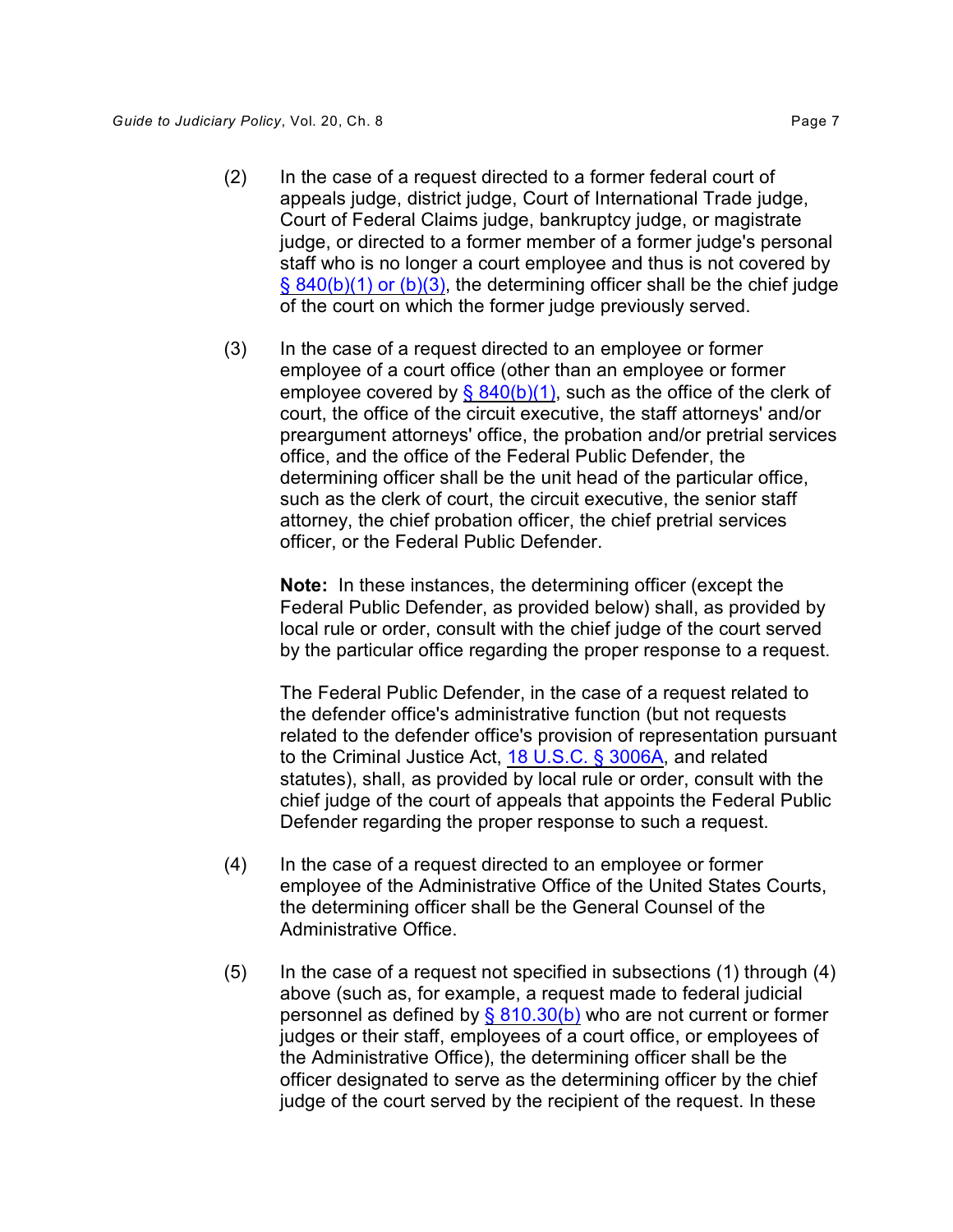instances, the determining officer (if someone other than the chief judge of the relevant court) shall, if the circumstances warrant, consult with the chief judge of the relevant court regarding the proper response to a request.

#### **§ 850 Procedure When Request Is Made**

(a) In response to a request for testimony or the production of records by federal judicial personnel in legal proceedings covered by these regulations, the determining officer may determine whether the federal judicial personnel may be interviewed, contacted, or used as witnesses, including as expert witnesses, and whether federal judicial records may be produced, and what, if any conditions will be imposed upon such interview, contact, testimony, or production of records. The determining officer may deny a request if the request does not meet any requirement imposed by these regulations.

In determining whether or not to authorize the disclosure of federal judicial information or records or the testimony of federal judicial personnel, the determining officer will consider, based on the following factors, the effect in the particular case, as well as in future cases generally, which testifying or producing records will have on the ability of the federal judiciary or federal judicial personnel to perform their official duties.

- (1) The need to avoid spending the resources of the United States for private purposes, to conserve the time of federal judicial personnel for the performance of official duties, and to minimize the federal judiciary's involvement in issues unrelated to its mission.
- (2) Whether the testimony or production of records would assist the federal judiciary in the performance of official duties.
- (3) Whether the testimony or production of records is necessary to prevent the perpetration of fraud or injustice in the case or matter in question.
- (4) Whether the request is unduly burdensome or is inappropriate under applicable court or administrative rules.
- (5) Whether the testimony or production of records is appropriate or necessary under the rules of procedure governing the case or matter in which the request arises, or under the relevant substantive law of privilege.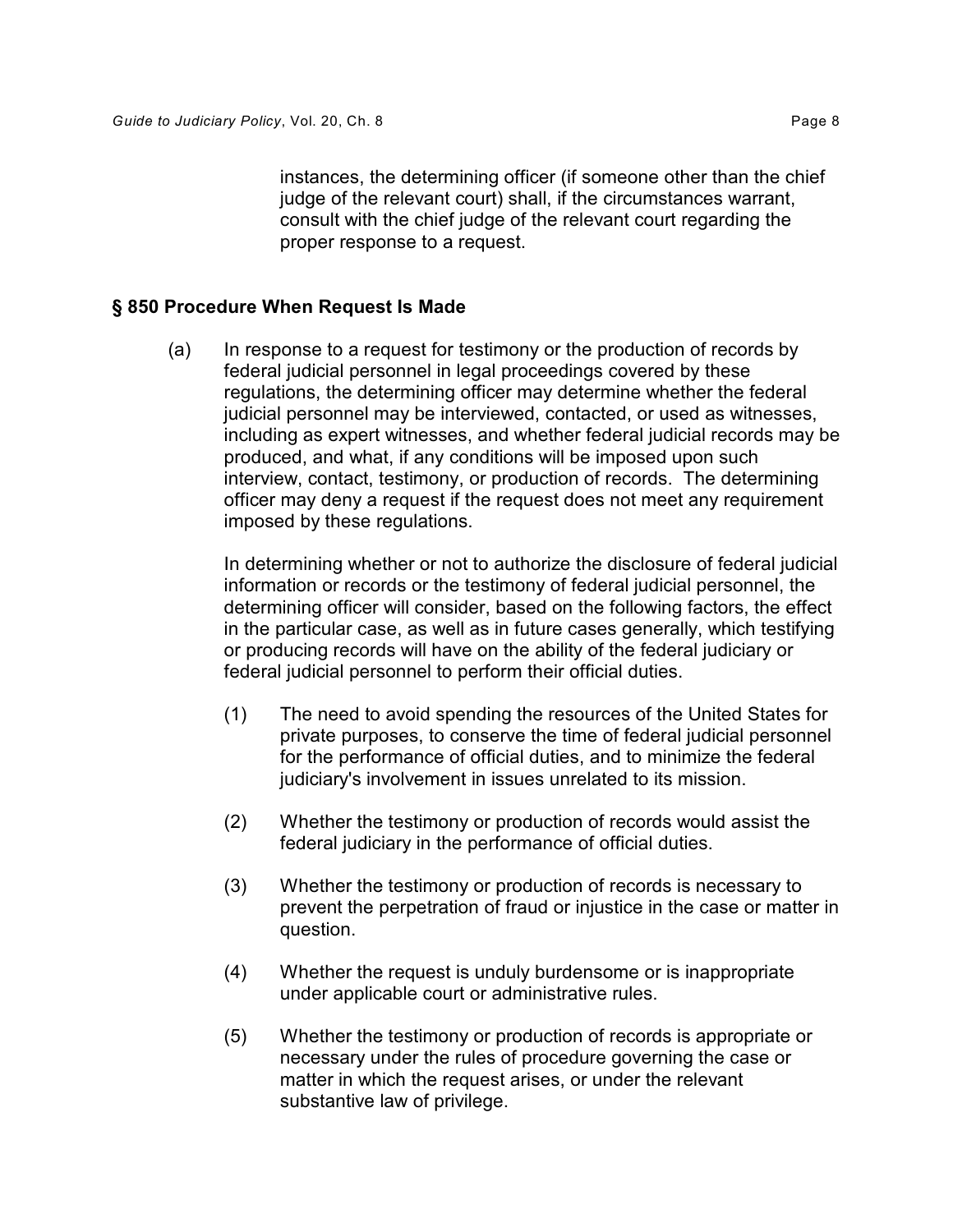- (6) Whether the request is within the proper authority of the party making it.
- (7) Whether the request meets the requirements of these regulations.
- (8) Whether the request was properly served under applicable court, administrative, or other rules.
- (9) Whether the testimony or production of records would violate a statute, regulation, or ethical rule.
- (10) Whether the testimony or production of records would disclose information regarding the exercise of judicial or quasi-judicial responsibilities by federal judicial personnel in the decisional or deliberative process.
- (11) Whether the testimony or production of records would disclose confidential information from or pertaining to a presentence investigation report or pertaining to an individual's probation, parole, or supervised release, or would disclose any other information that is confidential under any applicable statute or regulation.
- (12) Whether the testimony or production of records reasonably could be expected to result in the appearance of the federal judiciary favoring one litigant over another, or endorsing or supporting a position advocated by a litigant.
- (13) Whether the request seeks testimony, records or documents available from other sources.
- (14) Whether the request seeks testimony of federal judicial personnel as expert witnesses.
- (15) Whether the request seeks personnel files, records or documents pertaining to a current or former federal judicial officer or employee, and
	- (A) the personnel files, records or documents sought by the request may be obtained from the current or former federal judicial officer or employee in question, or
	- (B) the personnel files, records or documents sought by the request would be made available to the requester with the